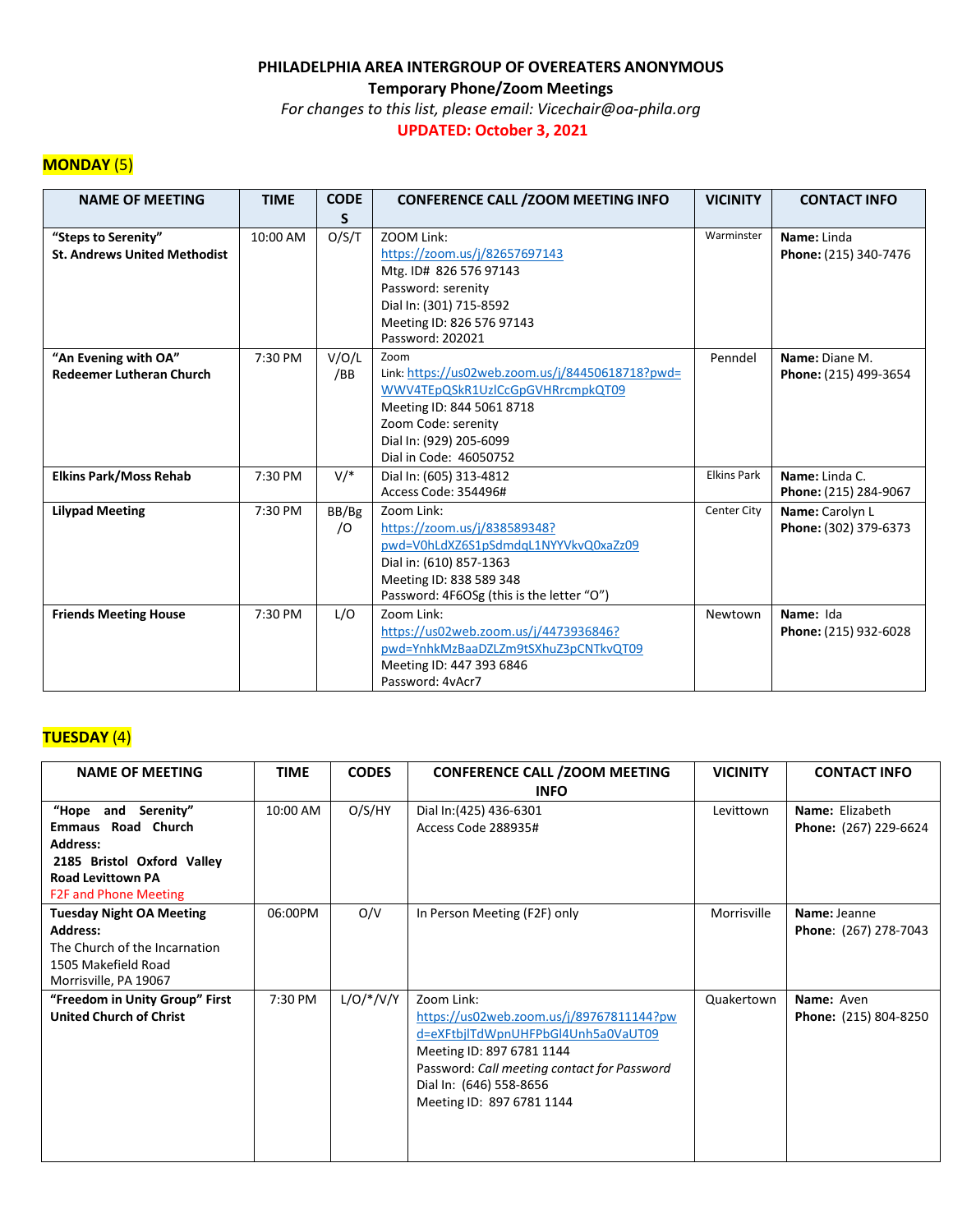**Temporary Phone/Zoom Meetings**

*For changes to this list, please email: Vicechair@oa-phila.org*

## **UPDATED: October 3, 2021**

| <b>NAME OF MEETING</b>              | <b>TIME</b> | <b>CODES</b> | <b>CONFERENCE CALL / ZOOM MEETING INFO.</b> | <b>VICINITY</b> | <b>CONTACT INFO</b>   |
|-------------------------------------|-------------|--------------|---------------------------------------------|-----------------|-----------------------|
| "One Day at a Time"                 | 7:30 PM     | $SP/O/*$     | Zoom Link:                                  | Croydon         | <b>Name:</b> Marie D. |
| <b>St. Thomas Aquinas RC Church</b> |             |              | https://us02web.zoom.us/j/83124962219?pw    |                 | Phone: (215) 760-1036 |
|                                     |             |              | d=SWk5WG42eUJHbEtrMktBVkZLSWZhQT09          |                 |                       |
|                                     |             |              | Meeting ID: 831 2496 2219                   |                 |                       |
|                                     |             |              | Password: welcome                           |                 |                       |
|                                     |             |              | Dial In: (646) 558-8656                     |                 |                       |
|                                     |             |              | Meeting ID: 831 2496 2219                   |                 |                       |
|                                     |             |              | Passcode: 8654397                           |                 |                       |

### **WEDNESDAY** (2)

| <b>NAME OF MEETING</b>    | <b>TIME</b> | <b>CODES</b> | <b>CONFERENCE CALL / ZOOM MEETING INFO</b> | <b>VICINITY</b> | <b>CONTACT INFO</b>          |
|---------------------------|-------------|--------------|--------------------------------------------|-----------------|------------------------------|
| "Big Book, Brown          | 9:30 AM     | BB/Br/O      | Dial In: (712) 770-5148                    | Gwynedd         | Name: Janet                  |
| <b>Book"Church of the</b> |             |              | Access Code: 736943#                       |                 | <b>Phone: (215) 353-3883</b> |
| Messiah                   |             |              |                                            |                 |                              |
| "Together We              | 7:30 PM     | $V/O/*$      | Zoom Link:                                 | Bryn Athyn      | <b>Name:</b> Kathy           |
| <b>Can</b> "Cairncrest    |             |              | https://us02web.zoom.us/j/88908678585?pwd  |                 | Phone: (267) 615-4439        |
|                           |             |              | =ZkJuNUZ4a2xNaEt6WXdKR2o4SE9udz09          |                 |                              |
|                           |             |              | Meeting ID: 889 0867 8585                  |                 |                              |
|                           |             |              | Password: 312340                           |                 |                              |
|                           |             |              | Dial In: (929) 205-6099 (New York)         |                 |                              |
|                           |             |              | Passcode: 312340                           |                 |                              |

### **THURSDAY** (4)

| <b>NAME OF MEETING</b>            | <b>TIME</b> | <b>CODES</b> | <b>CONFERENCE CALL / ZOOM MEETING INFO</b>      | <b>VICINITY</b> | <b>CONTACT INFO</b>        |
|-----------------------------------|-------------|--------------|-------------------------------------------------|-----------------|----------------------------|
| "Serenity & Hope"                 | 10:00 AM    | $L/O/HA*$    | Dial In: (425) 436-6301                         | Levittown       | Name: Jeanne               |
| <b>Emmaus Road Church</b>         |             | /HY          | Access Code: 288935#                            |                 | (267) 278-7043             |
|                                   |             |              |                                                 |                 |                            |
| <b>Address:</b>                   |             |              |                                                 |                 |                            |
| 2185 Bristol Oxford Valley        |             |              |                                                 |                 |                            |
| <b>Road Levittown PA</b>          |             |              |                                                 |                 |                            |
| <b>F2F and Phone Meeting</b>      |             |              |                                                 |                 |                            |
| "Fellowship of Hope"              | 10:00 AM    | L/O          | Dial In: (929) 205-6099                         | Quakertown      | Name: Jared B              |
| W. Swamp Road Church              |             | <b>HA</b>    | Meeting ID: 884 2062 7878                       |                 | Phone: (215) 880-8523      |
| 2501 Allentown Rd.                |             | $\ast$       | Password: Please call/email meeting contact     |                 | Email: jaredbenn@gmail.com |
| Quakertown, PA 18951              |             | <b>HY</b>    |                                                 |                 |                            |
| Effective May 27th, meeting       |             |              |                                                 |                 |                            |
| will now be a hybrid              |             |              |                                                 |                 |                            |
| meeting/Face to Face              |             |              |                                                 |                 |                            |
| "Recovery on Rittenhouse"         | 5:30 PM     | $\Omega$     | Zoom Link:                                      | Center City     | Name: Judy                 |
| <b>Church of the Holy Trinity</b> |             |              | https://us02web.zoom.us/j/827316874?pwd=WlhXdjJ |                 | Phone: (215) 520-0018      |
|                                   |             |              | nZ2wzUmhjaEh3YUNUdVNkUT09                       |                 |                            |
|                                   |             |              | Dial In: (646) 558-8656                         |                 |                            |
|                                   |             |              | Meeting ID: 827 316 874                         |                 |                            |
|                                   |             |              | Password: Recovery                              |                 |                            |
| "The Zoom Where it Happens"       | 7:00 PM     | $\Omega$     | Zoom Link:                                      | Wyndmoor        | Name: Irene                |
| <b>Grace Lutheran Church</b>      |             |              | https://us02web.zoom.us/j/521111440?            |                 | Phone: (610) 828-6770      |
|                                   |             |              | pwd=K2xLTkxrdXpEcHBvcnlwNUdsVm9HQT09            |                 |                            |
|                                   |             |              | Meeting ID: 521 111 440                         |                 |                            |
|                                   |             |              | Password: Please call meeting contact           |                 |                            |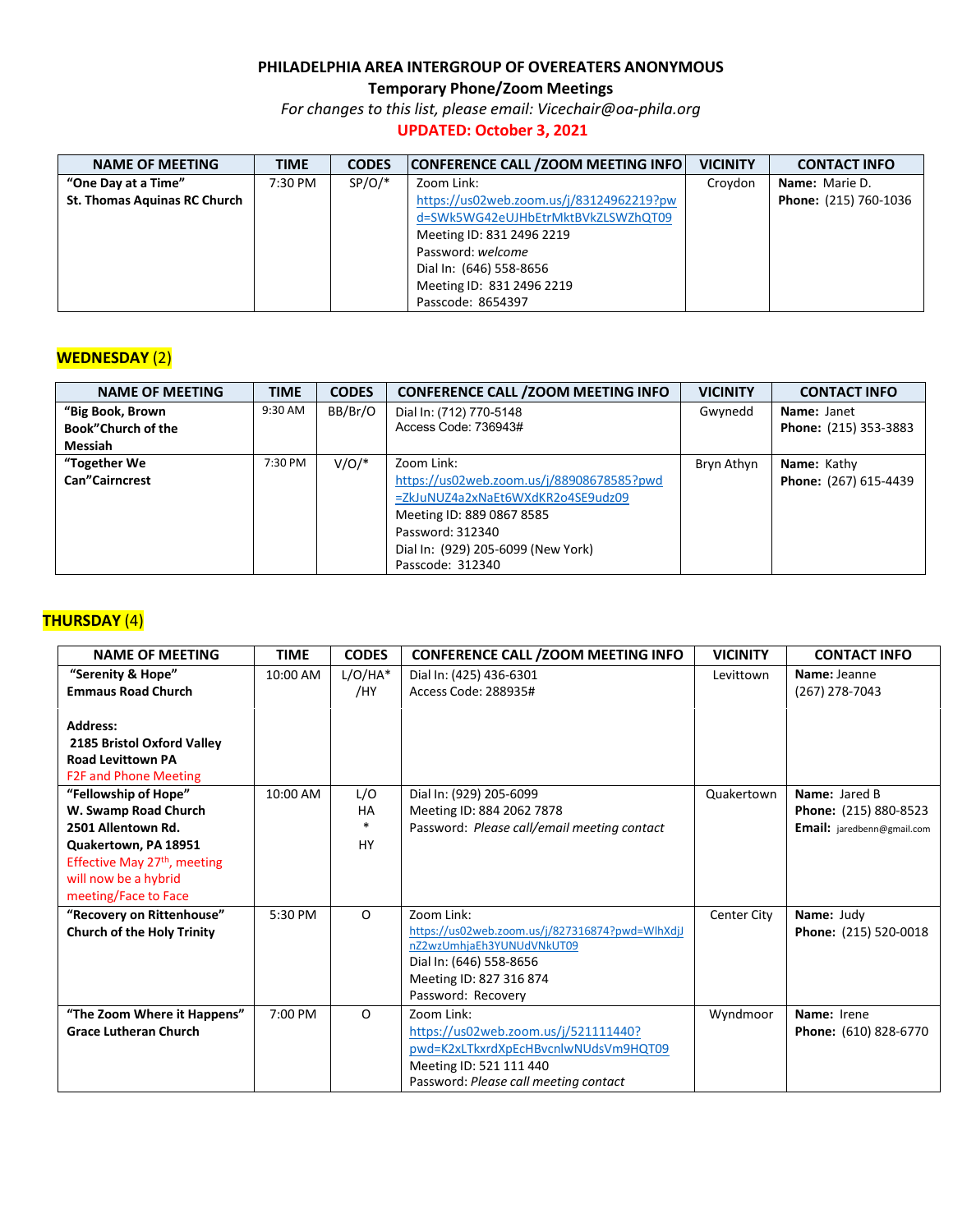**Temporary Phone/Zoom Meetings**

*For changes to this list, please email: Vicechair@oa-phila.org*

#### **UPDATED: October 3, 2021**

# **FRIDAY** (2)

| <b>NAME OF MEETING</b>              | <b>TIME</b> | <b>CODES</b> | <b>CONFERENCE CALL / ZOOM MEETING INFO</b>             | <b>VICINITY</b> | <b>CONTACT INFO</b>   |
|-------------------------------------|-------------|--------------|--------------------------------------------------------|-----------------|-----------------------|
| "OA Big Book Study"                 | 10:00 AM    | BB.          | Zoom Link:                                             | Warminster      | <b>Name:</b> Trish M. |
| <b>St. Andrews United Methodist</b> |             |              | https://zoom.us/j/778911928                            |                 | Phone: (215) 355-8807 |
|                                     |             |              | Dial In: (253) 215-8782 or (301) 715-8592              |                 |                       |
|                                     |             |              | Access Code: 778 911 928                               |                 | Name: Suzanne         |
|                                     |             |              | Password: 688966                                       |                 | Phone: (267) 767-9117 |
| "Friday Night Live"                 | 8:00 PM     | $V/O/*$      | Zoom Link:                                             | Penndel         | Name: Phill S.        |
| <b>Redeemer Lutheran Church</b>     |             |              | https://us02web.zoom.us/j/84035264820?pwd              |                 | Phone: (267) 397-0977 |
|                                     |             |              | =Q216a1Q4NDU2amRQeGhPS2FqM3h4QT09                      |                 |                       |
|                                     |             |              | Meeting ID: 840 3526 4820                              |                 |                       |
|                                     |             |              | Password: serenity                                     |                 |                       |
|                                     |             |              | Dial In:                                               |                 |                       |
|                                     |             |              | (301)715-8592 (Washington, DC)                         |                 |                       |
|                                     |             |              | (312) 626-6799 (Chicago)                               |                 |                       |
|                                     |             |              | (929)205-6099 (New York)<br>Dial In Passcode: 65971163 |                 |                       |
|                                     |             |              |                                                        |                 |                       |

## **Saturday** (5)

| <b>NAME OF MEETING</b>                                                | <b>TIME</b> | <b>CODES</b> | <b>CONFERENCE CALL / ZOOM MEETING INFO</b>                                                                                                                                                                                               | <b>VICINITY</b>      | <b>CONTACT INFO</b>                       |
|-----------------------------------------------------------------------|-------------|--------------|------------------------------------------------------------------------------------------------------------------------------------------------------------------------------------------------------------------------------------------|----------------------|-------------------------------------------|
| <b>Saturday Morning Men's</b><br><b>Virtual Meeting</b>               | 8:00AM      | M            | Zoom Link:<br>https://us02web.zoom.us/j/88359094054?pwd<br>=cW9NeUo0d1FVbDRrQTFUQ1dEak9HZz09<br>Meeting ID: 883 5909 4054<br>Passcode: 620226<br>Dial In: +1 646 558 8656 US (New York)<br>Meeting ID: 883 5909 4054<br>Passcode: 620226 | Virtual              | Name: Rob L<br>Phone: (267) 264-9544      |
| <b>Artman Center</b>                                                  | 8:30 AM     | $\mathsf{C}$ | Zoom Link:<br>https://us02web.zoom.us/j/81565604134?pwd=a<br>m9USGIXTVlkZlAzMGxLRHpYWUVWQT09<br>Meeting ID: 815 6560 4134<br>Passcode: 526005<br>Dial In: +1 646 558 8656 US (New York)<br>Meeting ID: 815 6560 4134<br>Passcode: 526005 | Ambler               | Name: Jacqueline<br>Phone: (267) 259-4815 |
| "One Step at a Time"<br><b>Willow Grove Baptist Church</b>            | 9:00 AM     | S/O          | Zoom Link:<br>https://jnjmeetings.zoom.com/j/8543898377?<br>pwd=OVdYalY0SklCYjVrU1dYY3lUOE5OQT09<br>Dial In: (929) 205-6099<br>Meeting ID: 854 389 8377<br>Password: 433931                                                              | Willow<br>Grove      | Name: Anita L.<br>Phone: (215) 262-5906   |
| "Step of the Month Meeting"<br><b>Roxborough Memorial</b><br>Hospital | 10:00 AM    | S/O          | Zoom Link:<br>https://us02web.zoom.us/j/85721773499<br>Dial In: (646) 558-8656<br>Meeting ID: 857 2177 3499<br>Password: recovery<br>Dial In: (646) 558-8656 (New York)<br>Password: 36845472                                            | Roxborough           | Name: Jill<br>Phone: (215)-901-4897       |
| "I put my hand in Yours"<br><b>St. Albert the Great Church</b>        | 11:00 AM    | $S/T/*/O$    | Zoom Link:<br>https://us02web.zoom.us/j/81265069194?<br>pwd=OWFWRTZUY3M5U2labnFKVWdFbzJYUT09<br>Meeting ID: 812 6506 9194<br>Password: 854555<br>Dial In: (646) 558-8656<br>Password: 854555                                             | Huntington<br>Valley | Name: Donna<br>Phone: (215) 514-4739      |